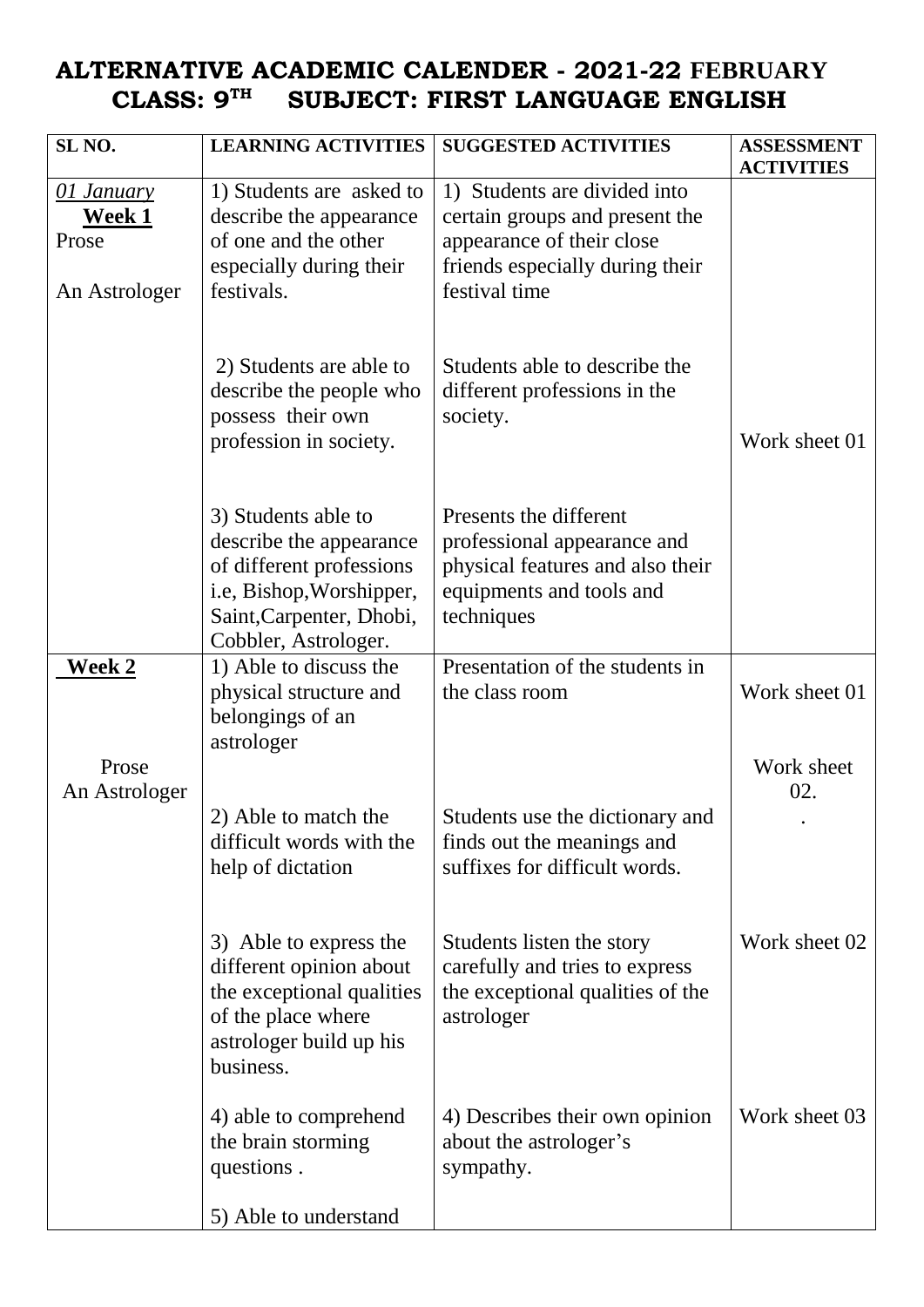|                | about the irony and       | 5) Tries to understand the ironic |               |
|----------------|---------------------------|-----------------------------------|---------------|
|                | ironic elements in the    | elements of the story and         |               |
|                | story An Astrologer's     | narrates the ironic elements      |               |
|                | day.                      | individually.                     |               |
|                |                           |                                   |               |
|                | 6) Able to find out the   |                                   |               |
|                | ironic elements and tries | 6) Narrates the development of    |               |
|                | to understand the         | scientific attitude and           |               |
|                | science and               | superstitions beliefs developing  |               |
|                | superstitions beliefs.    | even today.                       |               |
|                |                           | Students read about the poet.     | Write a       |
| <u>Week 3</u>  | 1. Acquires knowledge     |                                   | paragraph on  |
|                | of the best.              |                                   | Miss Pushpa   |
| Poem           |                           |                                   | T.S goodness  |
| Good bye       | 2. Comprehends the        | Students share their experiences  |               |
| party for Miss | Peom. Analyses the        | about Miss Pushpa.T.S through     |               |
| Pushpa T.S     | message of the Poem.      | their speech                      |               |
|                |                           |                                   |               |
|                | 3. Inculate values of     | Students list out the inculcate   | Worksheet-1   |
|                | good spirit               | values of good spirit of Miss     |               |
|                |                           | Pushpa T.S                        |               |
|                | 4. Develops reading       | Students are able to understand   | Worksheet-2   |
|                | skill                     | the reading skill.                |               |
|                |                           |                                   |               |
|                |                           |                                   |               |
| Week-4         | 1. Acquires knowledge     | Students read the text about the  |               |
| Poem           | of the poet.              | poet                              | Describe a    |
| Photograph     |                           |                                   | Photograph to |
|                | 2.Comprehends the         | Students discuss on groups and    | the class     |
|                | Poem. Analyses the        | comprehend the values of          |               |
|                | value of a photograph     | Photograph.                       |               |
|                |                           |                                   |               |
|                | 3. Identify the changes   | Students compare the              |               |
|                | after 20-30 years         | Photograph with a person and      | Worksheet-3   |
|                |                           | identify what changes are         |               |
|                |                           | happened                          | Worksheet-4   |

.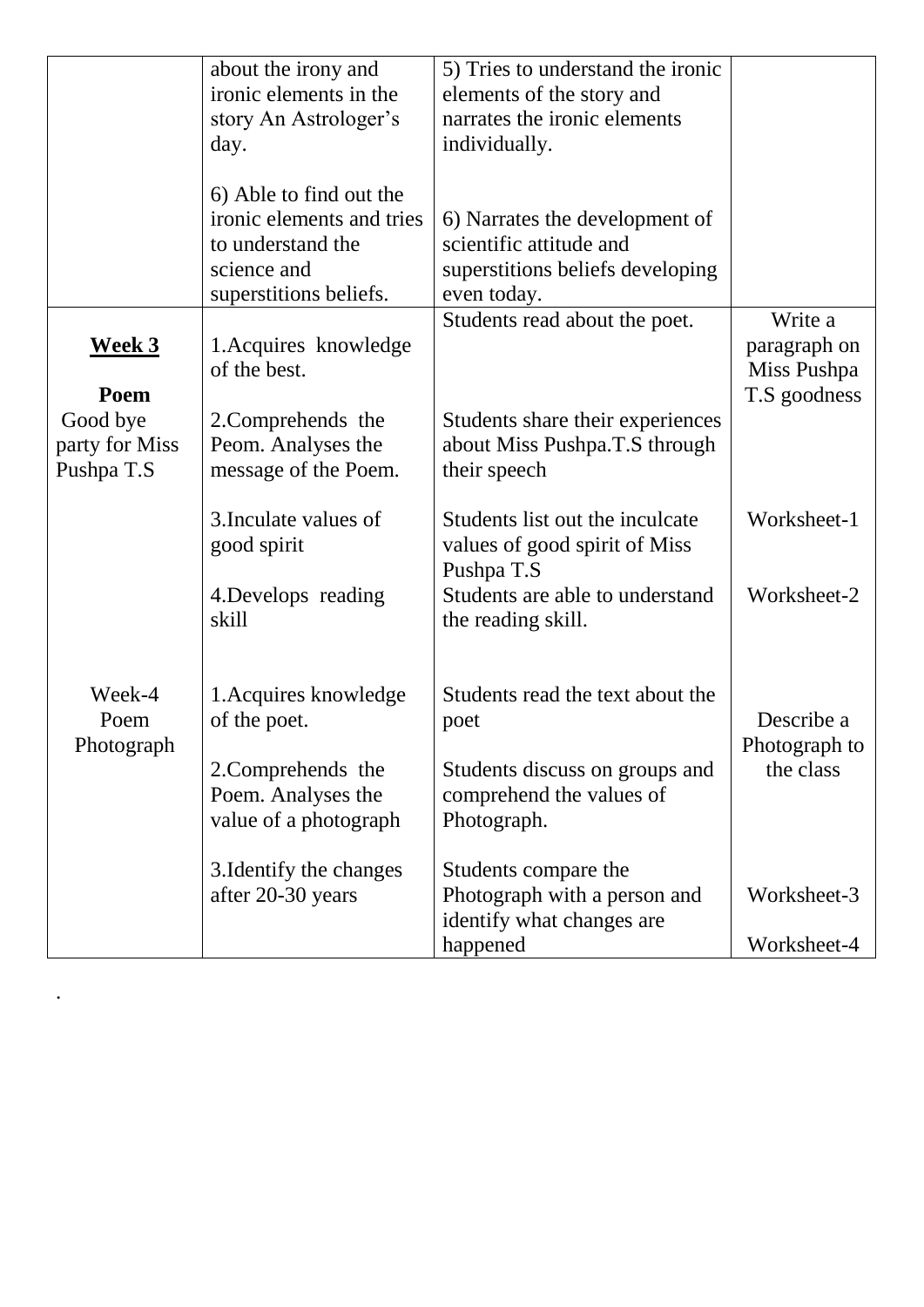#### **An Astrologer Day Worksheet-1**

#### **I. Given below are some words. Discuss them with your partners and find out the descriptions for each of them.** Ex:

1.Astronomy: A scientific study of stars and moon.

2.Astrology :

3.prophecy :

4.Psycology :

5.bilogy :

6.Zoology :

**II. Discuss the physical structure of Astrologer and his belongoings? List them.** Ex: An Astrologers look – Forehead etc. 1.Analysis of mankind troubles the tactics of :

2.Role of Astrology in society the tactics of :

- 3.Use of his equipment's the tactics of :
- 4.Customer's mind by telling about their future the tactics of:

5.Growfean on a customer's mind by telling about their future:

## **Worksheet-2**

## **I. Match the difficult words. Use Dictionary if necessary:-**

| 1. | Gleam             |                  | : The cry of an Owl.                                       |
|----|-------------------|------------------|------------------------------------------------------------|
|    |                   |                  | 2. To look care worn : To impress deter or intimidate by a |
|    |                   |                  | fable display                                              |
|    | 3. To feel Piqued | $\mathbb{Z}^n$ . | Showing the effect of grief                                |
| 4. | Bluff             |                  | Feelings of wounded pride                                  |
|    | 5. To hoot        |                  | A brief beam of flash of light                             |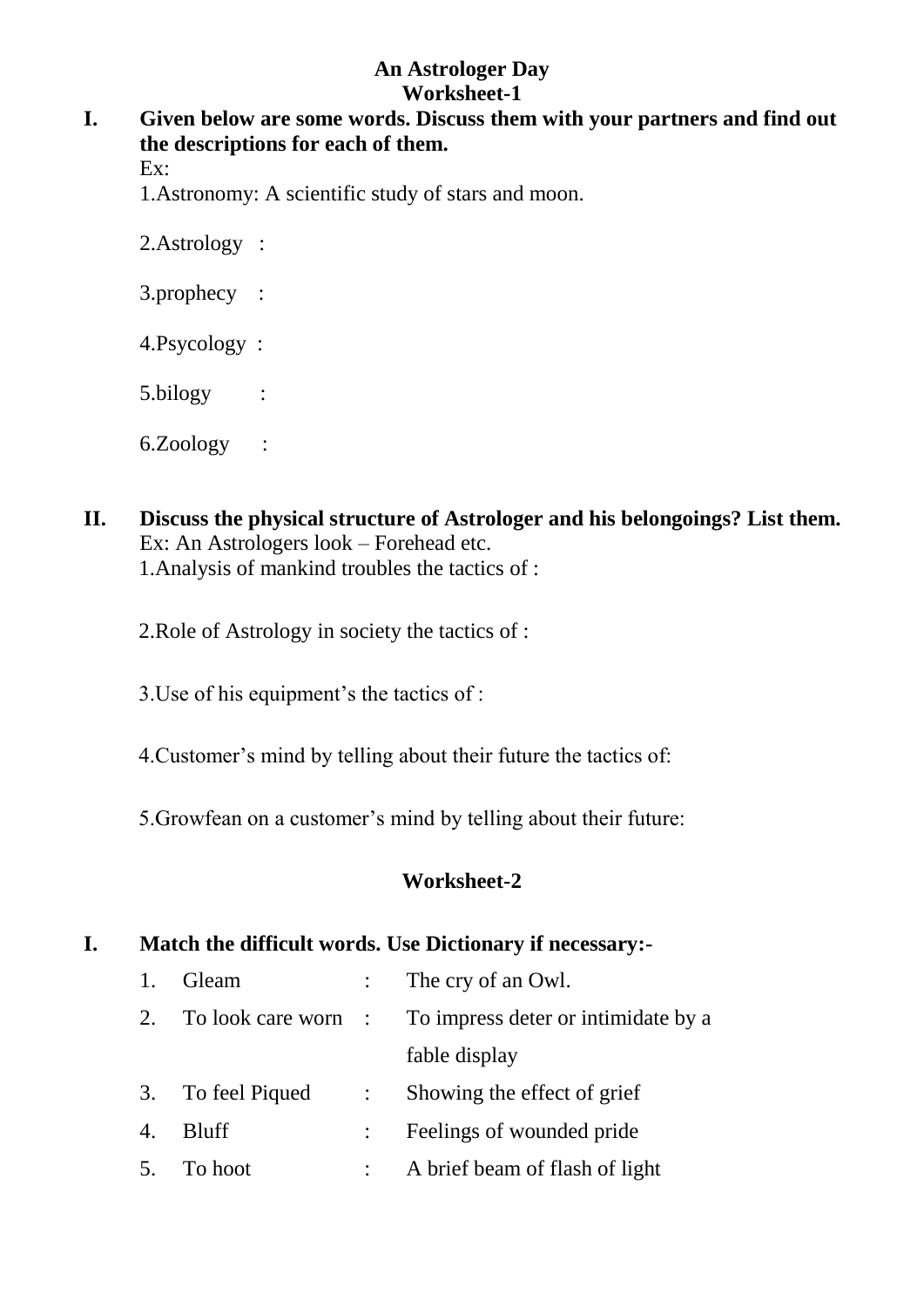II. **In the story Astrologer has a great listening power, listening helps in developing good relations with people. Express your opinion.**

**………………………………………………………………………… ………………………………………………………………………… ………………………………………………………………………… ………………………………………………………………………… …………………………………………………………………………**

III. **Discuss the exceptional qualities of the place where the Astrologer buils-up his business in different ways.**

**………………………………………………………………………… ………………………………………………………………………… ………………………………………………………………………… …………………………………………………………………………**

**…………………………………………………………………………**

## **Worksheet-3**

## **Brain Storming Questions:-**

**1.** Describe the Astrologer's appearance. Do you sympathize with him?

**2.** The Astrologer has changes hiss appearance and his personalities when he arrives in the city. Give brief reasons.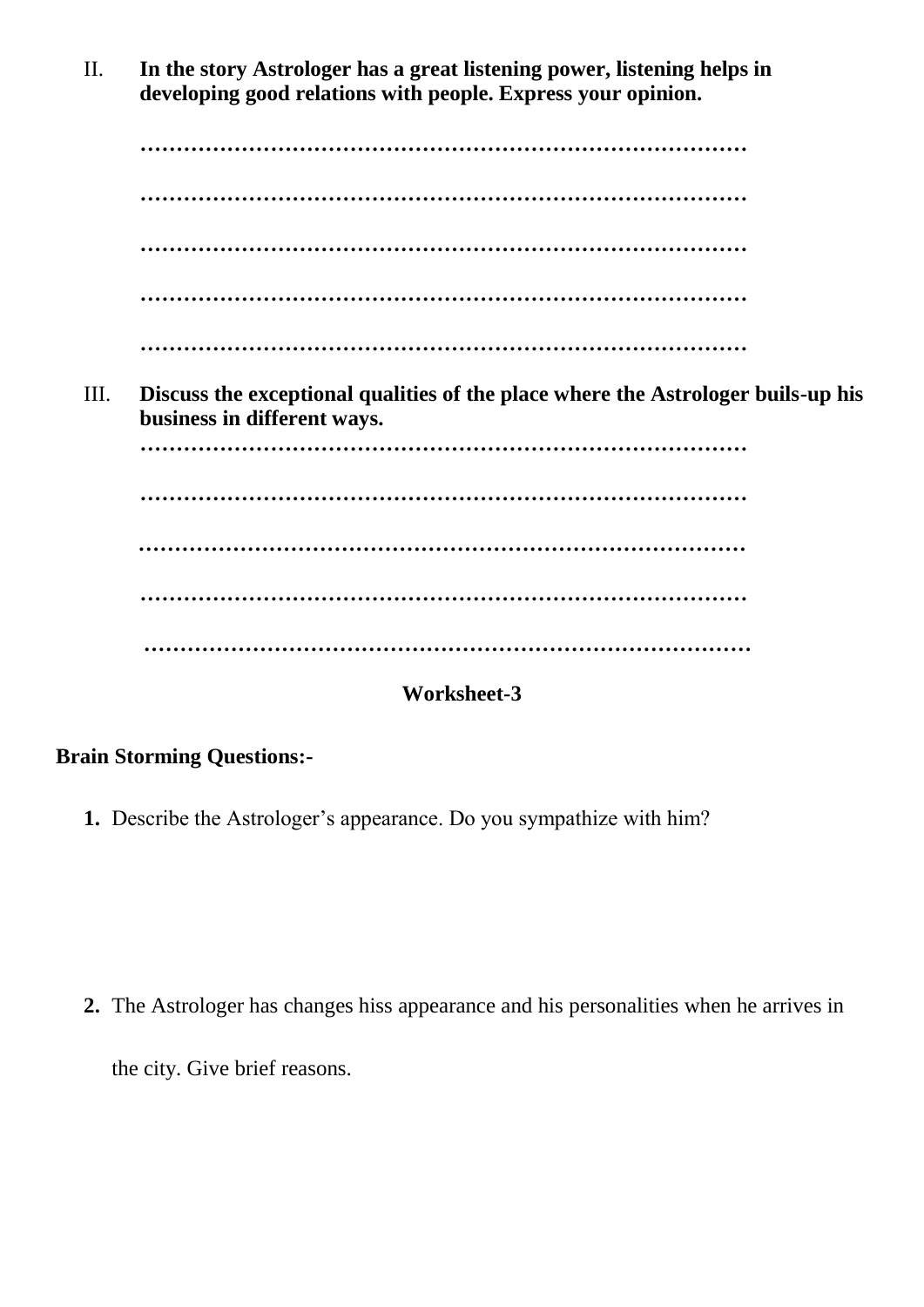**3.** What ironic elements can you find in the story. Explain.

**4.** The darkness lead that was inside the Astrologer has disappeared through this sentences. Explain the significance of the title "an Astrologer's day''

**5.** Find out the examples of irony frim the story

A)Science and superstitions.

B)Development of scientific attitude and superstitions belief.

C)Analysis of mankind troubles etc..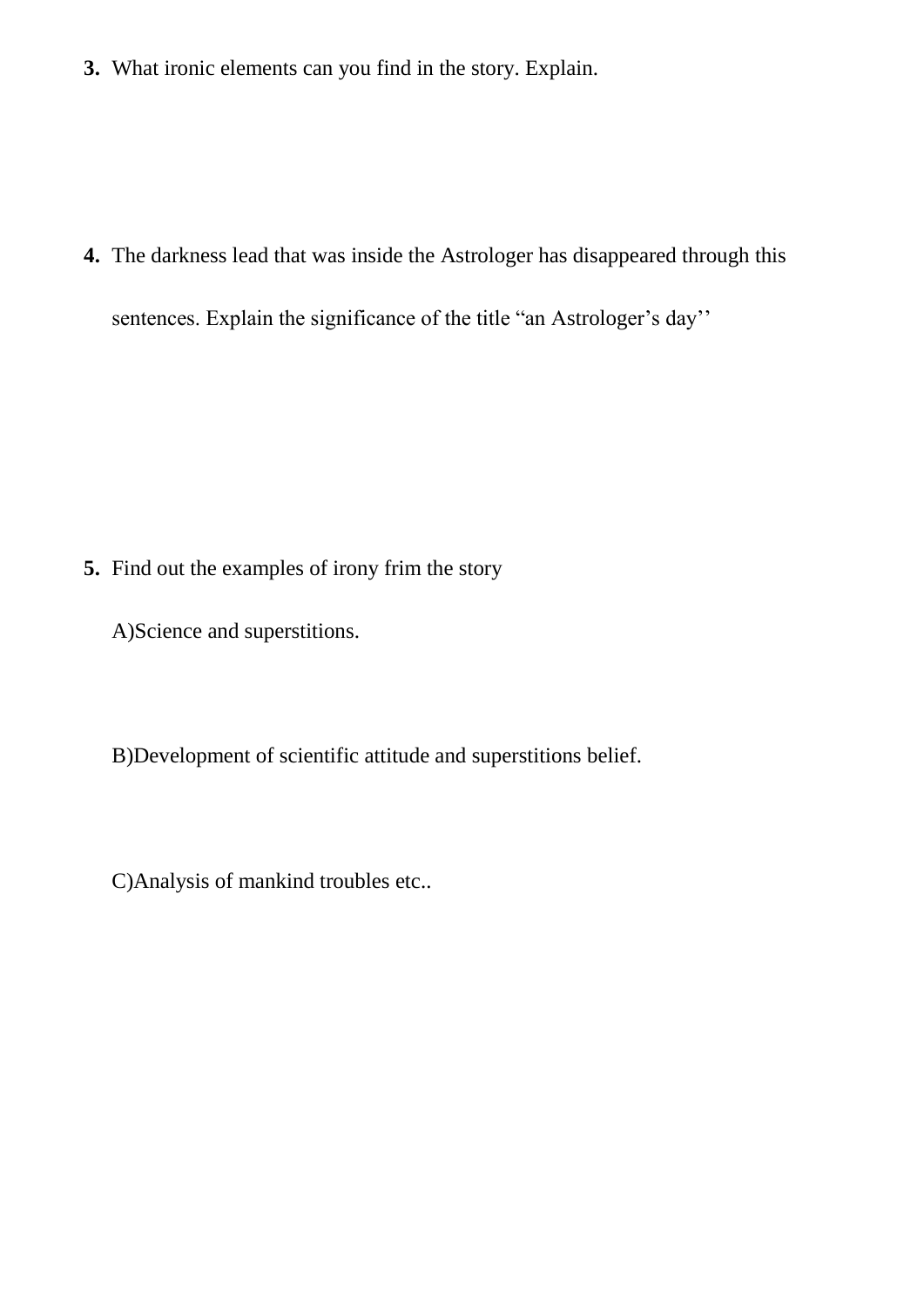**Worksheet-4 I. Write a paragraph about Miss Pushpa.T.S with the help of the clues.**





**As explained earlier in the Poem, the Poet is making a gentle fun of the people who cannot speak English properly. Here are a few phrases/lines from the Poem. Correct the mistakes wherever necessary and re-write them.**

The first one is done for you.

|              | Lines from the Poem           | Corrected Lines / Phrases |
|--------------|-------------------------------|---------------------------|
| $\mathbf{1}$ | In two three days             | In two or three days      |
| 2            | You are all knowing           |                           |
| 3            | <b>External sweetness</b>     |                           |
| 4            | Internal sweetness            |                           |
| 5            | Smiling and smiling           |                           |
| 6            | Very high family              |                           |
| 7            | I am not remembering          |                           |
| 8            | Once only I stayed in Surat   |                           |
| 9            | With men also and ladies also |                           |
| 10           | Just now only I will do it    |                           |
| 11           | That is showing good spirit   |                           |
| 12           | I am always appreciating      |                           |